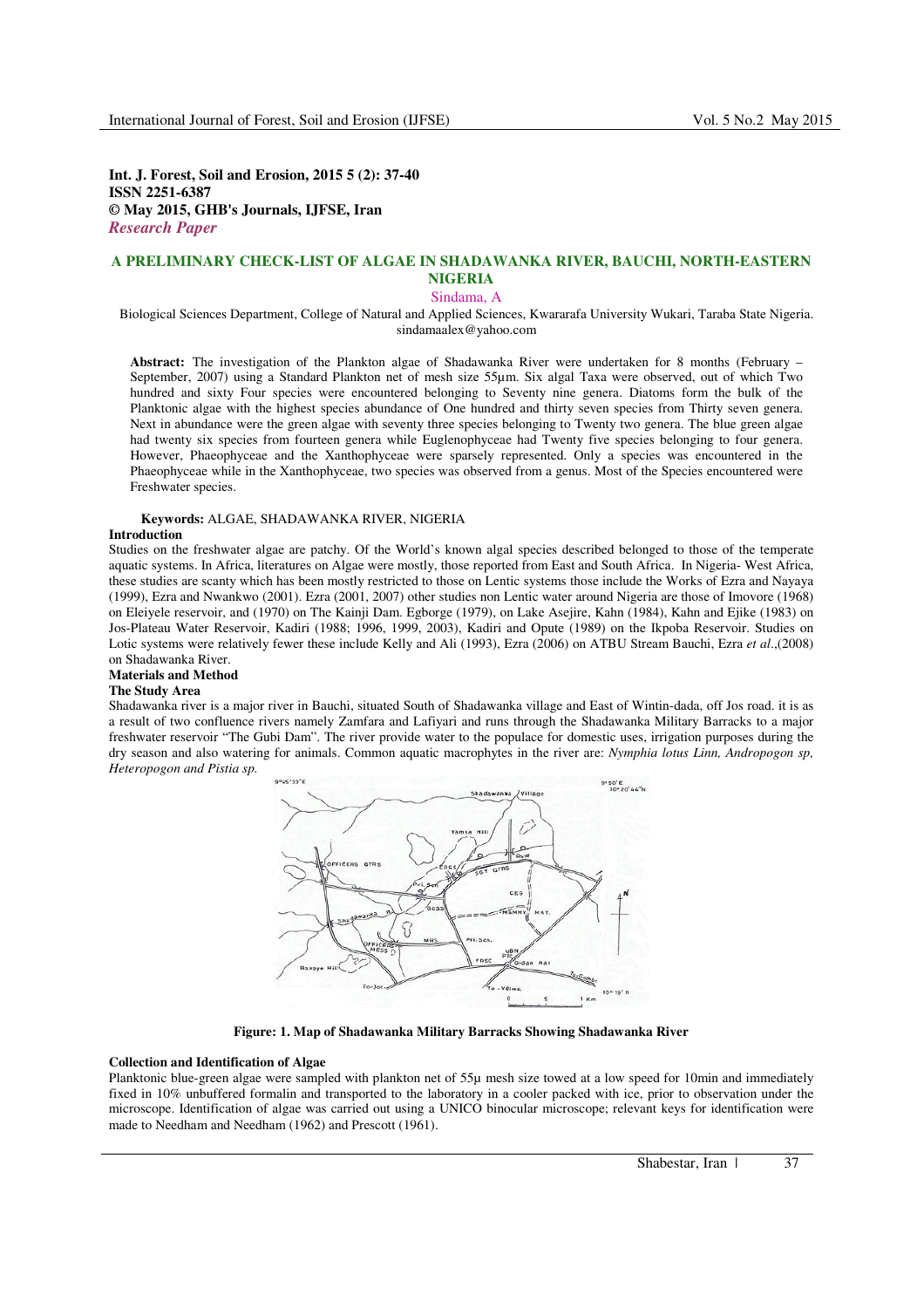#### **Physical and Chemical Parameters**

Surface water samples were collected in clean 500ml polyethene bottles and transported to the laboratory for analysis, Electrical conductivity was estimated using a combo conductivity meter, Model H1-98129,. Nutrients were determined Spectrophotometrically using the Atomic Absorption Spectrophotometer Model GVP 210, and Dissolved Oxygen by the Wrinklers method and BOD by Evaporation Method as Suggested by APHA, (1985), however Temperature, pH, Transparency were measured *in situ* using; a mercury bulb thermometer, portable Cyber scan pH meter; Model pH<sup>20</sup> and a 12cm Secchi disc respectively.

### **Identification of Algae**

Identification of algae is carried out using a Unico binocular microscope. Photomicrographs were taken using an Olympus Photomicroscope to further aid identification. References on identification of species of algae were made to that of Patrick and Reimer (1961, 1965 and 1975), Needham and Needham (1962), Prescott (1966a and 1962b), Watanabe (1977) and Kadiri (1988, 1993, 1996, and 2003).

### **Algal Cell Count**

Water samples were vigorously shaken each to make an even distribution of the algal materials. A dropper was used to collect a drop to a cleaned slide and covered with a slide cover slip and examined. Algal cells were counted per each field of view for each sample. A total of 30 fields of views were observed for each drop, algal species were identified, counted and scored appropriately in a score sheet (Lackey, 1938). In colonial forms and filamentous algal forms, each is counted as a single cell from the total cell count of each 30 fields of views obtained. The relative abundance of each respective taxon in each sample was also determined and recorded.

### **List of Planktonic Algae From Shadawanka River February- September, 2007**

| Class: Baccillariophyceae                   | Class: Chlorophyceae                       |
|---------------------------------------------|--------------------------------------------|
| Order: Pennales                             | Order: Chlorococcales                      |
|                                             | Ankistrodesmus braunii.(Naeg) Brauner      |
| Achnanthes convergens, H. Kobayensi         | A.falcatus(Chod) Ralfs.                    |
| A.delicatula . (Kutz) Grun.                 | A.fractus. (West and West)Brun.            |
| A. <i>inflata</i> . Boyer                   | A.fusiformis(Corda) sensukors.             |
| A. lanceolata. Breb.                        | A.graciles. Korshikov.                     |
| A. lanceolatum. Wyoming                     | Ankistrodesmus sp.                         |
| A. levenderi (Breb) Grun.                   | Botryococcus proturberans G. S. West       |
| A. linearis. (W. Smith) Grun.               | Chara sp                                   |
| A. <i>microcephela</i> .( Kutz)Grun         | Characium accuminatum. A.Braun             |
|                                             |                                            |
| A. minutissima. Kutzing.                    | C.gracilipes. Lambert.                     |
| Achnanthes sp                               | Characium sp                               |
| Actinastrum hanstzchii. Lagerh.             | Characium vacualatum. Lee et Bold.         |
| Actinaceum wollei. Agardh.                  | Chlorella vulgaris. Beig.                  |
| Ammoensis constata. Boyer.                  | Chroococcus minutes. (Kutz) Naegeli.       |
| Ammoensis sphearophora.(Ehrenb) Pfizer      | Chlorocytium lemnecum. Williams.           |
| Amphora calumetrica. Kutz                   | Crucigenia rectangularis. (Naeg) Kom-legh  |
| A.coffeafformis (Ag) Kutz                   | C.tetrapodia (Kirk) West and West.         |
| A.cuspidata. Kutz.                          | Kirchneriella elongata. G. M. Smith.       |
| A.ovalis Kutz.                              | K.linearis. G. M. Smith.                   |
| A. submontana. Kutzing                      | K. obesa. (Bernard) G. M.Smith.            |
| Amphyphora ornata. Nitzch.                  | Kirchenerialla sp                          |
| Aphanotheca stagnina (Spreng) A. Braun      | Oocystis biospora. Kg.                     |
| Asterionella formossa.Hassall.              | O. solitaria. Wittrock.                    |
| Asterionella sp                             | Pediastrum botroanum. Meneghii             |
| Cocconeis disculus. (Schum) Cl.             | P. biradinum. Meyen.                       |
| C.Pedulus. Ehr.                             | P. duplex. West and West.                  |
| C. placentula. Ehr.                         | P. lestyanum.Meneghii                      |
| C. speciosa. Her                            | Scenedesmus accuminatus (Lagerh) Chod.     |
| C. sublittoralis. Hendy.                    | S. arcus. Meyen.                           |
| Cymbella affinis. Kutzing.                  | S. calyptratus. Comas.                     |
| C. linearis. Grun.                          | S. curvicaudal. Brebbisson.                |
| C. lunata. W.Smith.                         | S. incrassatulus. G.M. Smith.              |
| C. minuta.Rabh                              | S. intermediates. Chod.                    |
|                                             |                                            |
| C. minuta. Wyoming.                         | S.opoliensis. P. Richter.                  |
| C. ocellata. Ehr.                           | S. perforatus Lemmermann.                  |
| C. striata. (Kg)Grun.                       | S. quadracaudal. Grun.                     |
| C. turgidula. Cleve.                        | Scenedesmus sp.                            |
| C.turgidula. Ehr.                           | S. spinosus. Chod.                         |
| C. tumidula. Greg                           | S. ventralis. Kom-legh.                    |
| C. ventralis. Kutz.                         | Tetraedron biforcatum (Wolle) Lagerh.      |
| C. ventricosa. Kutz.                        | T. minimum. Hansgirg                       |
| Cuscinodiscus lacustris. Grun.              | T. regulare. Kutz.                         |
| Diatoma elongata. Bory                      | T.tumidulum. Riemsh.                       |
| Diatoma sp.                                 | T.trigonum. Hansgwg                        |
| D.vulgaris. Bory                            | Tetrastrum elegans. Playf                  |
| Diplonies ovalis(Naeg) Cleve                | T. heterocanthum. Chod                     |
| D. ovalis(Hilse) Cleve.                     | T. triangulare. Komareck                   |
| Echinospernum sp                            | Westella butryoides. (W. West) De Wild.    |
| Echinophosphearella luminetica. G. M.Smith. | W. linearis. G. M. Smith.                  |
| Entzia acuta. Labour.                       | Wolle soccata (Wolle) Bornet and Flahault. |
|                                             |                                            |

38 | www.ijfse.com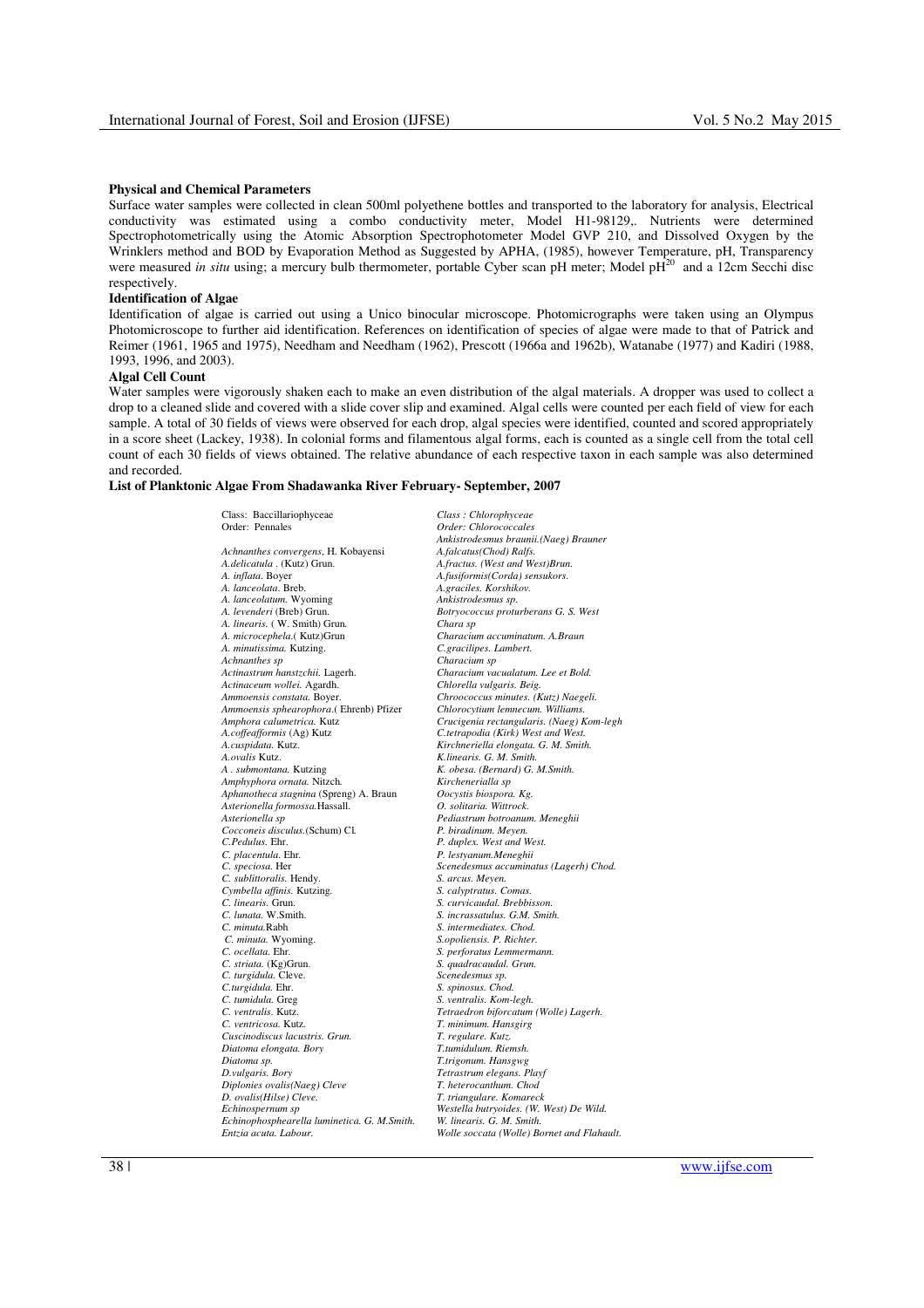*Eucampia zoodiacus. Ehr.* 

*E. flexuosa. Wyoming. E. gracilis(M. Perag)Herib. E. sobordinata. Kutzing.* 

*Eunatia exigua. Grun. Order: Zegnematales E. Nagaeli. Hustedt. Closterium biclavatum (Borges) Scott and Prescott. E. pectinalis. A. Boyer. C.cynthia. Cynthia* 

*Fragillaria acus. Grun C. jeneri. Ralfs. F. brevistrata. Grun.*<br>*F. fenestrata. Kutzing. F. fenestrata. Kutzing. C. moniliferum. G. S. West. F. pinnata. Ehr. C. pseudolanula. Breb. Fragillaria sp Closterium sp. Frustulia sp*<br>*Frustulia sp*<br>*F. vulgaris*(*Thwaites*). De Toni. *F. vulgaris(Thwaites). De Toni. Oedogonium incospicuum. Hirn. Genecularis sp. Spirogyra angulare. Transeau. Gomphoneis herculeana. Cleve S.porticalis. Cleve. Gomphonema abbreviatum (Ag) Kutz. G. appicatum (Kutz) Grun. G.brasilensis. Huntsmann. Staurastrum sp G. graciles. Ehr. Class:Chlorophyceae G. grovei. Kutz. Order: Volvocales G. olivaecum(Lynb)Kutzing G. rubusta. O.Mull. Class: Cyanophyceae Gomphonema sp Order: Chroococcales G subclavatum. Kutz Anabaena minutissima. Kutz. G.tetrastigmatum.Horikawa et Okuno. Anabaena sp Hantzschia dakarensis. Ehr. Aphanocapsa sp M. solida. Eulenstein. C. stagnalis. Gomont. Monoraphidium arcuatum. Hindak.*<br>*M. contorium.(Thur) Kom-legh M. graffi (Berk) Komle-legh.*<br>*M. graffi (Berk) Komle-legh.*<br>Navicula americana. Ehr. *Navicula americana. Ehr. Gleocapsa aeruginosa. Kuetzing.*   $N. baccillum.$  Wyoming. *N.confervecea.(Kg)Grun. M. protocystis. Kutzing. N. explanata. Hust. Oscillatoria agardii. Gormont. N. gysingensis. Grun. O. baccillum. Stein. N. menisculus. Hust. O.granular. Gardner. Navicula oppurtuna. Hust. O. Tanganyika. Grun. N. radiosa. Kutz. Pleurotaeneum coronatum. Ehr. Nitzschia acicularia. W. Smith.*<br>*N. filiformis. Kutz. N. linearis(Agardh)W.Smith E. acculeata. Christiux. N. sigmoidea*(Kutz) W.Smith. *N. venecularis(Kg) Grun. E. allorgii. Deflande. Pinnularia bisepts. Gregory. E. proxima. Dang. P.gibba. Ehr.*<br>*P.gibba. Ehr.*<br>*P. parvular. A. Boyer. P. pinnata. A. Boyer. L. playfairiana. Deflande. Pinnularia sp. Phacus acuta. Prescott. Rhiocospheria curvata (Kutz) Grunow Surirella ovata. Kutz. Surirella ovata. Kutz P. chloroplastes. Prescott. S.robusta. Ehr. P. nordstedii. Lemmermann Synedra cyclopum. W.Smith.*<br>*S. nana.* (Nitzsch) Ehr. *Synedra sp. T. girardiana. Playf. Taballeria fenestrata. Wyoming. T. hispida. Stokes. T. flocullosa. (Roth) Kutzing T. leferri. Prescott.* 

*E. pectinalis. Ehrenberg C. dianae. Kutzing. E. solieritti. A. Boyer. C. giganteum. Breb. Eunotia sp C. graciles. Grun E. sudetica. Ehr. C. incurvum. Breb. E. venetris. (Kg) O.Mull. C. infractum. T. West. Frustulia rhomboides Cleve. Closterium toxo. Lemmermann*   $Staurastrum \, *cerates. Krieg.*$ *G. ingulatum. Hust. Asterococcus superbus. Scherffel*   $A$ .spiroides. *Melosira granulate. Ehr. Calothrix fusca(Kutz) Bornet and Flahault. Melosira sp. C. stellaris. Bornet and Flahault. Meridion circulare. Agardh. Chariopsis cylindrical.(Lambert)Lemmermann. Mesotaenium Kranstai. Ehrenberg Chroococcus disperses (Kiessl)Lemmermannn*   $Cylindrospermum$  muscicola. Clark and Jensen.<br>Gloecystis major. Gerneck. *N. arvensis. Hustedt. Microcystis aeruginosa. Kutzing. N. contenta. Kutz. Rhombocystis complanata. Chod. N. capitata. Hust. Stignonema mimillosum (Lynb) Agardh ex Flah et Borne. N. mutica. Kutz. O. homelii. Lemmermann. Class: Euglenophyceae.*<br>*Order: Euglenales. N. filiformis. Kutz. Euglena acus. Ehrenberg. Peronia fibule. Hust. E. oxyuris.(Minor)Prescott. P. parvular. A. Boyer. Lepocinclis acuta. Prescott. Phacus accumminatum. Skvortzow.*<br>*P. caudata. Hubner. Surirella sp. P. Pseudoswirenkoi. Prescott. S. nana. (Nitzsch) Ehr. P. triqueter. Dijadin. S. pulchella. Kg. Trachelomonas armata( Playf) Deflande. S. rumpens. Kg T. baccillifera. Stein. S.ulna.Kutz T. hexangulata. Swirenko. Taballeria sp T. similis. Stokes.*